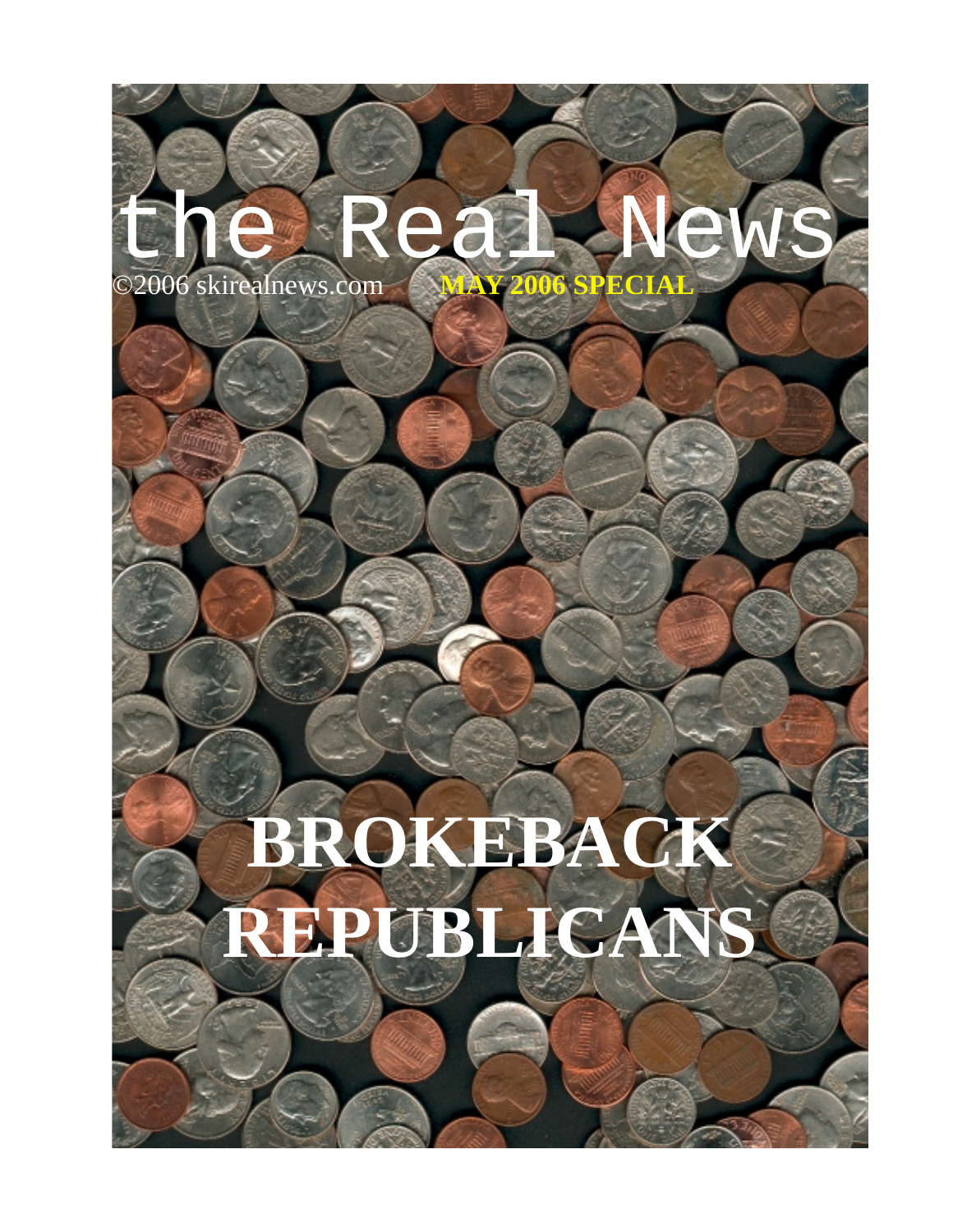

The Campaign of 2006 continues to turn off millions of American voters. The Democrats are still fuming and rambling about George W. The donkey candidates are still running against the Man who will never run for public office again. The Dems are lost sheep, sheared of any true political platform that unites the diverse spectrum of old liberal special interest groups.

But the Republicans are no different than their second party cousins. The GOPpers have an elephantiasis approach against associating themselves too closely with the President. It is like he has political cooties. As a lame duck, Bush has little clout left in his holster. Leaders are turning into cartoon characters. The White House are



BROKEBACK REPUBLI-CANS.

Just as the federal, state and local governments are fiscally bankrupt, the major parties are philosophically bankrupt going into this election cycle. The election is only about winning; winning creates power; power creates influence; influence creates personal wealth. An incumbent in the THE BROKEBACK REPUBLICAN EDITION OF THE REAL NEWS ©2006 SKI (All Rights Reserved) DISTRIBUTED AT SKIREALNEWS.COM

NEWSTAND PRICE: CYBER\$ NOT TO BE USED AS A SUBSTITUTE SUGAR PRODUCT.

major party is the first in line when the lobbyist hand-outs

> begin in Washington.

So the stakes are fairly petty this year. The concept of a statesman in the Capitol is only found in the Library of Congress archives of black and white movies. The Dems cry wolf, cry foul and scream and pout that Bush and Dick Cheney are greedy, lying oil men. The Republicans with the arrogant stiff up-

per lip of a Ivy League professor quip that we are at war, and any dissent is giving comfort to the enemy. No one realizes that the industrial base of the country, our national strength, has been rusted and eroded to second world status. No one realizes that the government has outsourced more liberty to foreign nations than it protects its own citizens.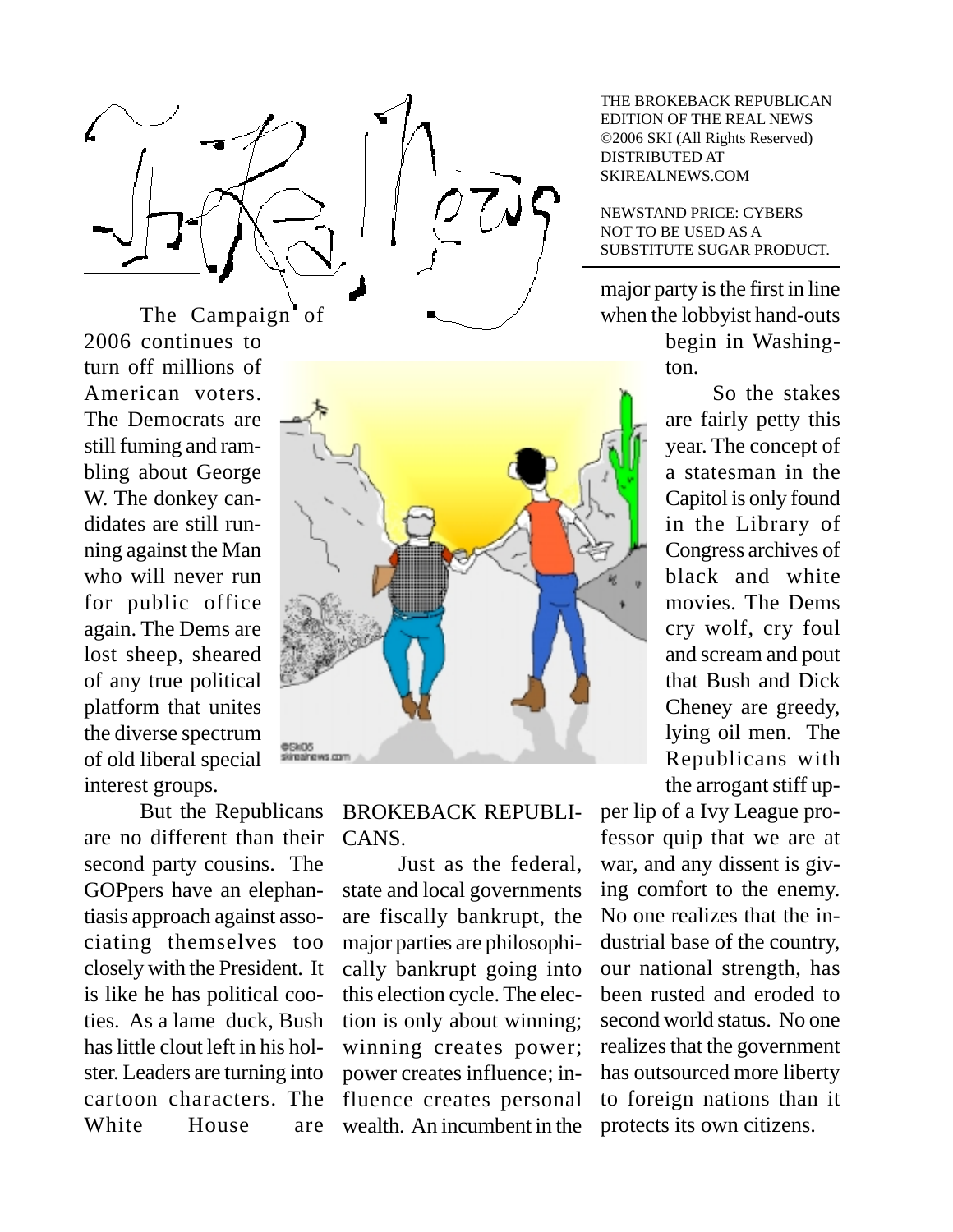There are times when one cannot tell whether your elected official is a pig or a vulture. Or whether you are the carcass being devoured by the person you elected to protect your interests. You give up your trust every two years or so to people who promise you the world, promise to make your life better, promise not to get in your way, promise everything (that won't cost you a dime.) But when the election is over, the elected disappear into their own misty world of backrooms, cigar smoke and doublespeak.

The elected take credit for all your accomplishments. The elected create your misery, but are willing to solve all of mankind's problems if they are re-elected and increase the government budget. The elected never admit a mistake, but legislate reams of paper without reading each other's bills. It creates a growing organic machine of bigger government bureaucracy.

The elected have exempted themselves from the daily grind of the Average American household: they have a guaranteed paycheck, a pension no private company could ever give its employees, free office, room and board expenses, and the unchecked opportunity to create slush funds. Check any newspaper in a major metropolitan area and you will find a ma-



jor story of local political corruption, indictments and plea deals. The storylines are repetitive: ghost payrolling, bribes for government contracts, income tax evasion. It is like the nation's officials go off to expensive vacation seminars, on taxpayer dollars, to learn on how to maximize their personal bottom line from the public trust.

This may be the dim, sarcastic view of the beginning of the 21st Century in the United States. But the cornerstones of each major political party have been eroded like sand dunes by the political leaders own hot air. The Democrats New Deal is more than 50 years old and the same problems of poverty, education, inequality and social quicksand have never been solved by their alleged solutions. The Republicans traditional

the Real News May 2006 Special PAGE 3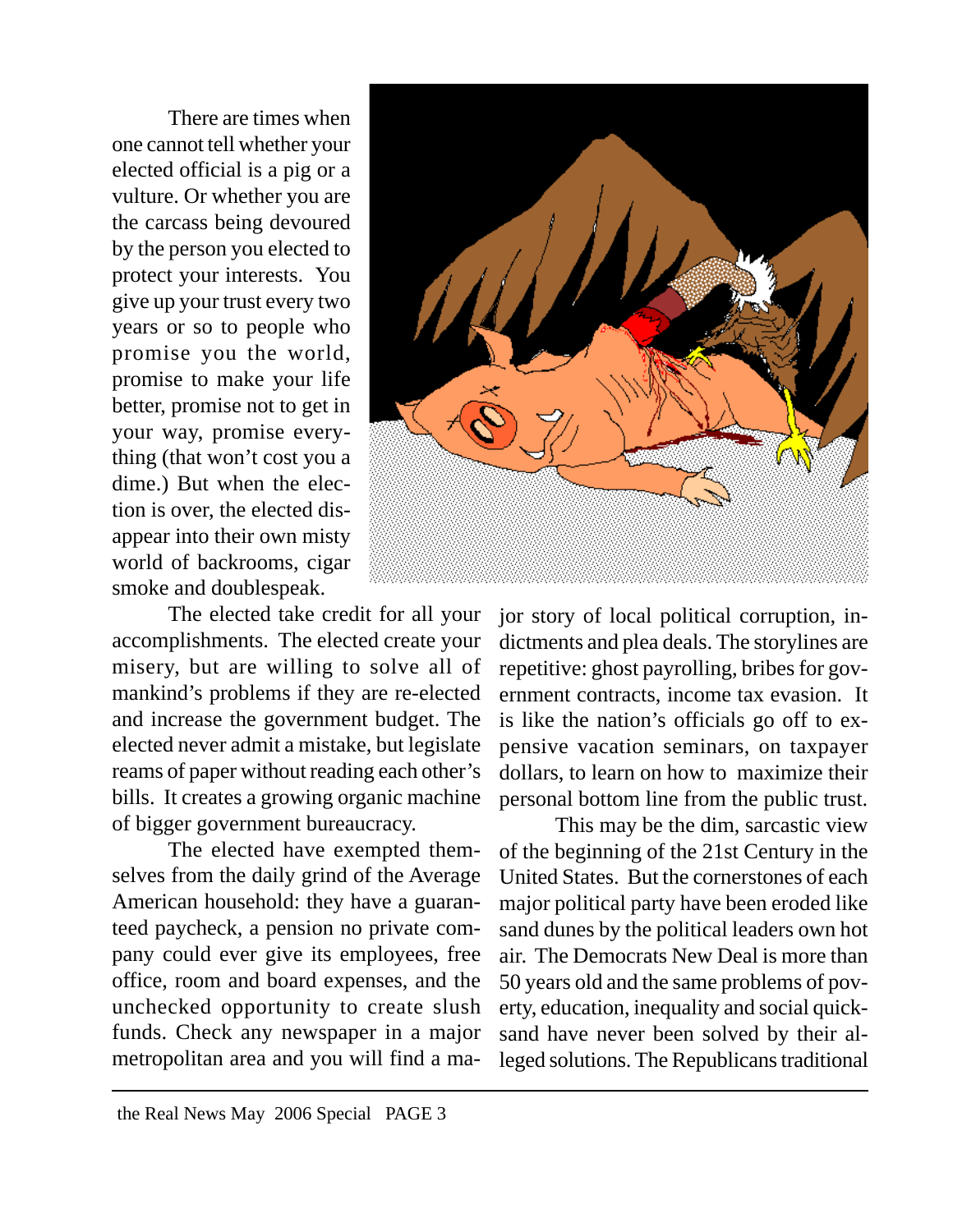mantra of smaller government, tax cuts and personal responsibility have been totally obliterated by a \$9 trillion federal deficit, a huge national homeland police state, and massive new social programs that would make even an old ward healer Democrat blush.

The only fight is who will be first in line for the lobbyists free spending cash donations. The majority party gets first dibs; the second party the leftovers. So all political capital in Congress is spent on getting re-elected, obtaining millions of dollars in campaign donations, finding ways around campaign finance laws, getting a war chest, and buying the best soundbite producers money can rent. This may be a dim and sarcastic view of the situation, but if one looks back in recent time, the idea of a candidate having a coherent grasp of the issues has been transplanted by empty, vague promises in order to inflate the current poll numbers. Polling results have now replaced investigating reporting and detailed analysis reports in the media. Polls are cheaper and simple fodder for the varithe Real News May 2006 Special PAGE 4

ety of talking heads on the vacuum of cable television to play the game of partisan spin than reporting facts, truth. Truth has been redefined to become meaningless; truth today is what you believe is right. A fact used to be an absolute objective statement; a fact today is a fossil to be studied in the musty halls of a journalism college.

The sports page has pushed its mannerisms to the frontal lobe of society. In politics, it is the betting line of candidates in the board game of electioneering. The media has it little underdog Rolodex favorites who can't draw flies at a picnic at the early caucuses. In the end, it is who has no conscious to beg, borrow or steal \$100 million in order to run a presidential campaign that will that party's nominee. No one wants to admit the true 2008 match up of money titans: Hillary Clinton, who has an army of experienced money manager machines, and Dick Cheney, the political oil man with more boardroom connections than Blackberry. It is an election that no one wants.



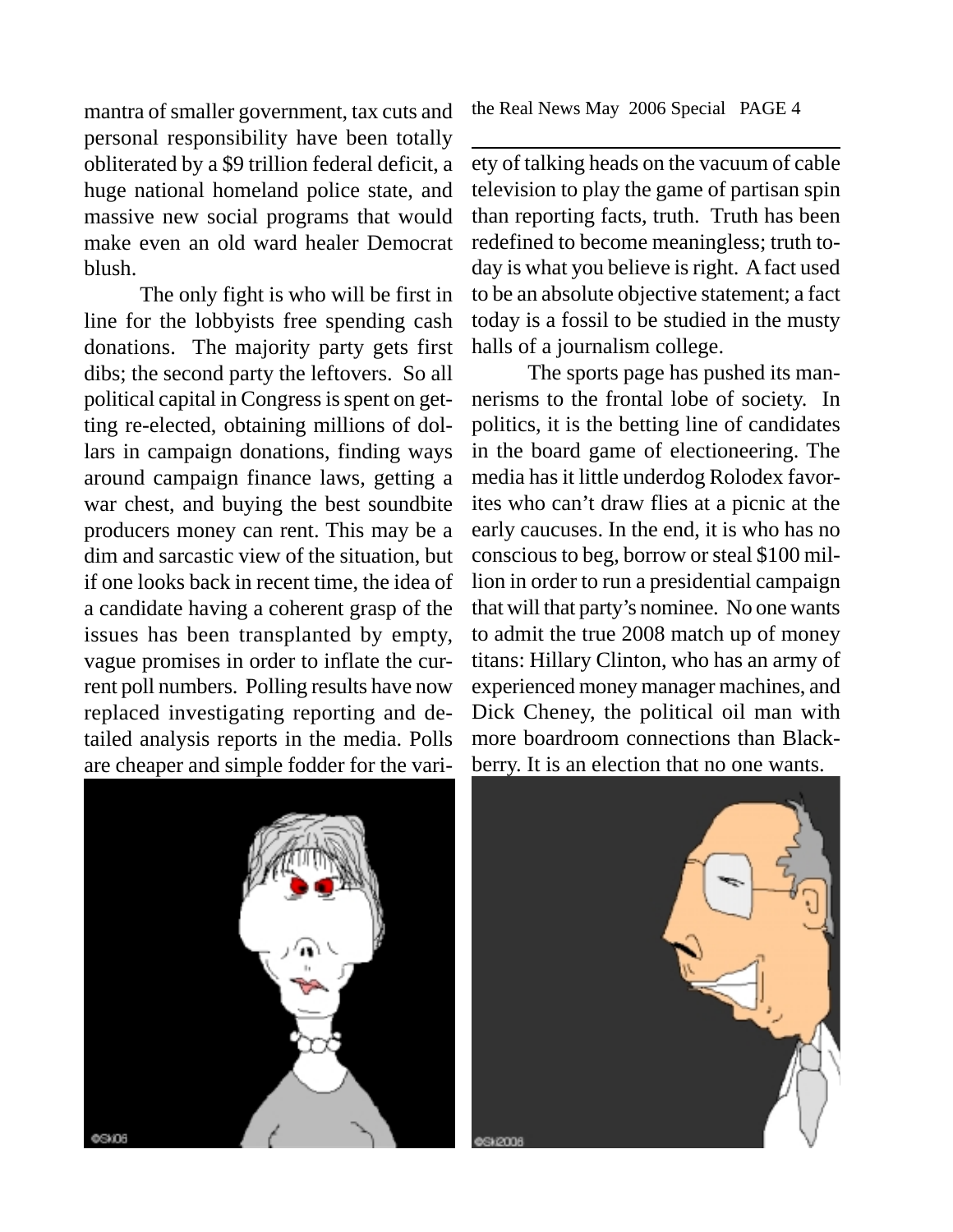A Bush-Clinton-Bush-Clinton Presidential dynasty would look like the stitch scars across the forehead of Frankenstein. Uncle Sam's lobotomy. It would be the

dren as

coronation of an elitist nobility who believe that they "own" the White House. The career politician begins to pass their office down to their chil-

@Ski06 skirealnews.com

some form of earned inheritance. The founding fathers would be turning over in the graves if they saw the rise of this intolerant know-it-alls. The founders fought against the fat, privileged, elitist law makers in Parliament who continually made rules and regulations that taxed their personal freedoms. Tyranny comes in many forms. Tyranny can thrive in environments of apathetic change. The American voter as a bloc has grown tired with fighting city hall. They have been beaten back into their

the Real News May 2006 Special PAGE 5

homes on election day; less than 50% in national elections, less than 30% in more important local elections. Loyal small voting blocs have great influence when the electorate stays home. The powerful weld more power than they deserve. Election laws are written to make independents and third party candidates difficult to get ballot access. So there can be no real change if one cannot effectively challenge the status quo. Campaign funding is easier for incumbents. The whole process is geared toward re-electing incumbents to office. The burden of this excess falls squarely on the tax-

> payers. Only when the burden gets to a mafia street thug level, will the taxpayers be compelled to rebel against the system. And this time is getting very close to a reality. The elderly cannot afford the property taxes on their 30 year old homes. A business owner cannot pay the rent because residential

property tax caps have left local officials jacking up commercial property taxes. Commercial property owners tax bills can be as high as 90% of their property's current rent rolls. It is not worth the trouble of owning property if it being confiscated on an annual basis. Then government does not understand why businesses are leaving their towns, why local unemployment is rising, and why basic household expenses are skyrocketing. They don't understand that a growing segment of their population can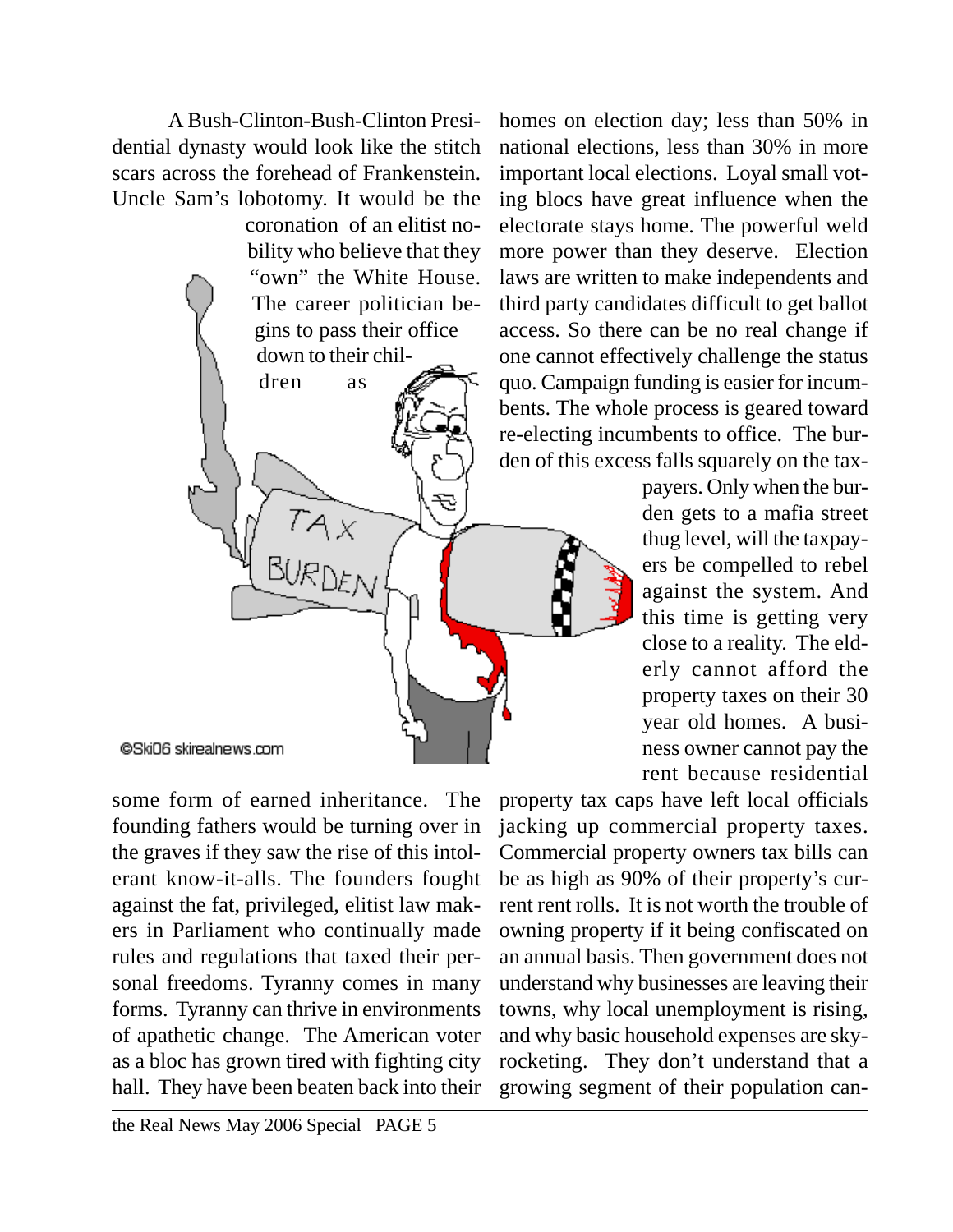not make it from pay check to pay check without adding more expensive credit card debt to their personal bankrupt net worth.

The elected are out-of-touch with the average worker, who is working two part time jobs with no benefits because his or her middle management job was lost in a consolidation, a plant closing, or outsourcing. The labor value spectrum has turned into a barbell polygon: the minimum wage number of workers end and the CEO end of golden parachutes have skyrocketed to leave the thin Middle Class caught in the middle.

The culture has sanctioned a lottery mentality. If you get hurt, sue and win the lottery. If you are unemployed, buy state lottery tickets to win. Speculate on margin investments and win the lottery before the bubble bursts. There is number of nouveau rich who lucked out into early retirement not on brain power but on timing and happenstance.

The permanently unemployed middle manager has little options. Job security of a generation past is gone forever. He or she must buy a franchise or start a business in order to create a paycheck, which all things considered, may amount to less than minimum wage. Real wages as defined in 1980 dollars have not grown for most Americans. Even when gasoline is nearing \$3/gallon, the government claims there is no rampant inflation eating away at the economy. The truth has no place in political soundbites, especially in an election year.

## IMMIGRANT SONG

City streets were lined with protesters. Many held Mexican flags or signs demanding "their rights." It is from the playbook of the 1960s: street marches, media attention, change public opinion, get laws passed, then win the war. Salsa instead of folk music.

In today's society, the louder one speaks, the more the speaker thinks his or her point is correct. The television newscasts showed the film footage, but never put it in context with the past waves of immigration into the United States or the present situation.

There was a point where the U.S. would take anyone to populate its vast interior. The prize for the old world lower classes was the chance to have something they could never attain in their homeland: property ownership, estates and self determination. Families who left everything they had known, took dangerous voyages across the cruel Atlantic Ocean with the mere hope that America would change their lives forever.

America was the brash new land. It was a democracy; most of Europe still held on to the feudal reigns of kings and nobles. The merchant class was constrained in any independent thought. America's founding fathers, educated and free thinking capitalists, forged the ideals of the American Dream in the War of Independence. Those ideals spread across the globe, making the United States the destination of choice for the outcasts of other lands.

Thomas Jefferson had the Louisiana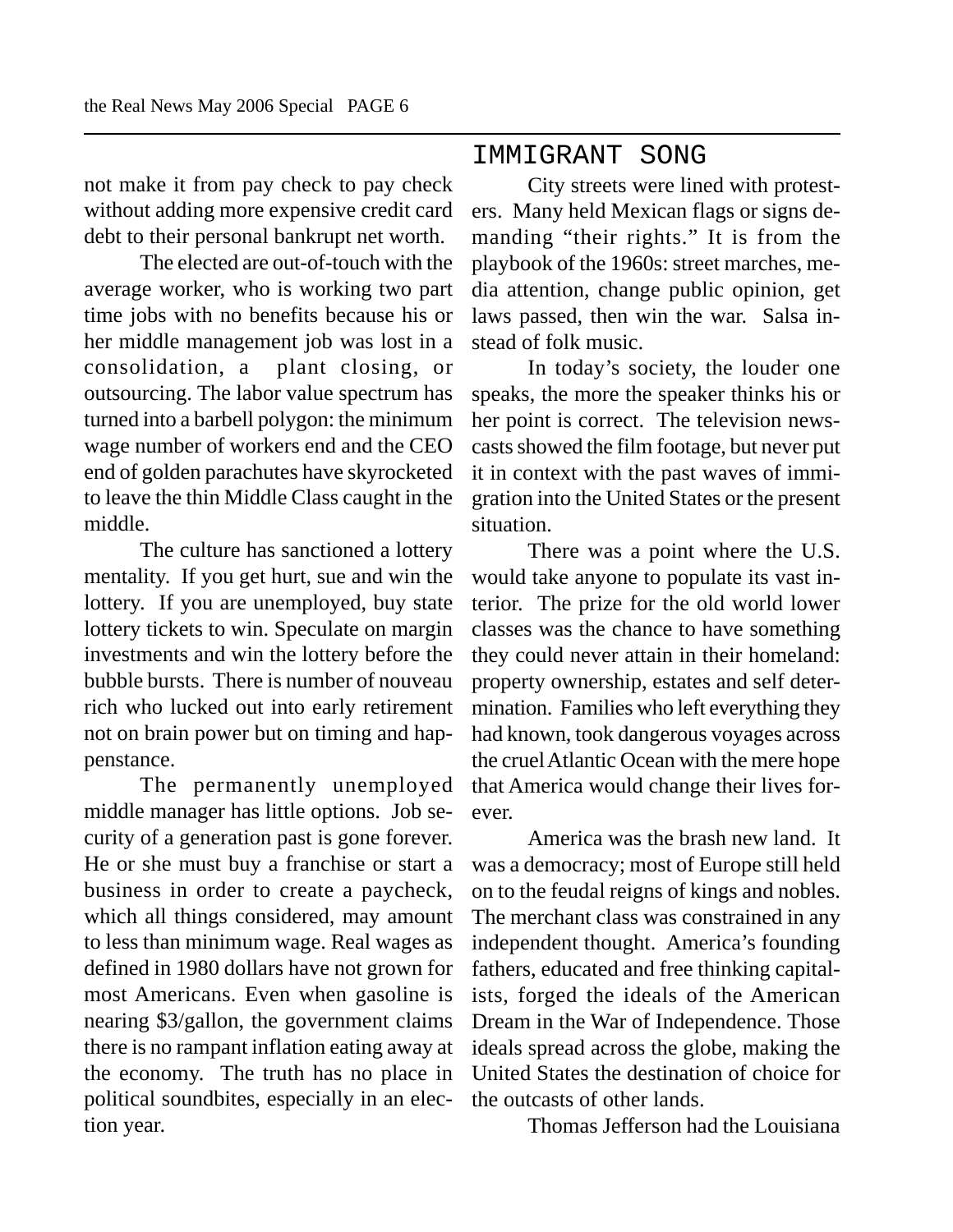Purchase to survey. His country had tripled in size overnight; territory needed to be settled in order to be secured. Homestead farmers who would fight to retain their land from any enemy would be the sentries to the Pacific.

The first land rush made immigrants equal citizens. All had the same goal: to own a piece of land; cultivate it; raise a family without the old world restraints of the king's god and taxation. The English, German and French early settlers were welcome to find their own place. And their hard work and success led to their European neighbors to seek their own destiny and fortune.

After the nation was populated with sufficient farmers and stable local markets, the beginning of the industrial revolution called for more skilled and unskilled labors to populate the expanding urban factory districts. Railroads were created like mushrooms in a damp forest. Eastern Europeans, Irish, and Asian immigrants came to America to take over the hardest, lowest paying and most dangerous jobs, all under the promise of the American Dream.

In both expansive periods of the nation, the federal government allowed immigrants to settle in America because it was in the nation's best interest. Families checked through import stations like Ellis Island, registered to be guests in the land; and to start on their path to citizenship, property ownership and assimilation into the American culture (called the "melting pot" of the free world).

The benefit of the bargain was a winwin situation for the nation and the immigrants.

The global industrialization did not deter the ancient prejudices and nationalistic empire building. It created new enemies with new methods of world destruction. The old world order was somewhat jealous with the rapid growth and power of the United States, a mere infant in the timeline of mankind. In the end, the United States began to have jealous enemies, internal disputes and the need to close its borders in order to preserve its independence. All countries have had immigration policies to avoid being overrun by disruptive foreigners. One nationality can take over a country or continent without firing a shot by disease, political upheaval, or social disorder.

So the federal government sets rules on how many immigrants can come into the United States. Student visas, work permits, and citizenship applicants are set to keep the status quo. In the 1990s computer boom, there was a lack of skilled programmers that high tech companies lobbied the government to increase the number of work permits. It was a first come, first served process. Employers, and the economy, had a growing need so the permits were expanded, provided that the foreign workers were sponsored by employers, who would have to pay the prevailing wage and post the job opening for an opportunity to hire in-country. Sponsoring an immigrant meant that you had to follow the rules, pay the wages, pay the income taxes, and pay for deportation costs if the rules were broken.

The system is still a bureaucracy. And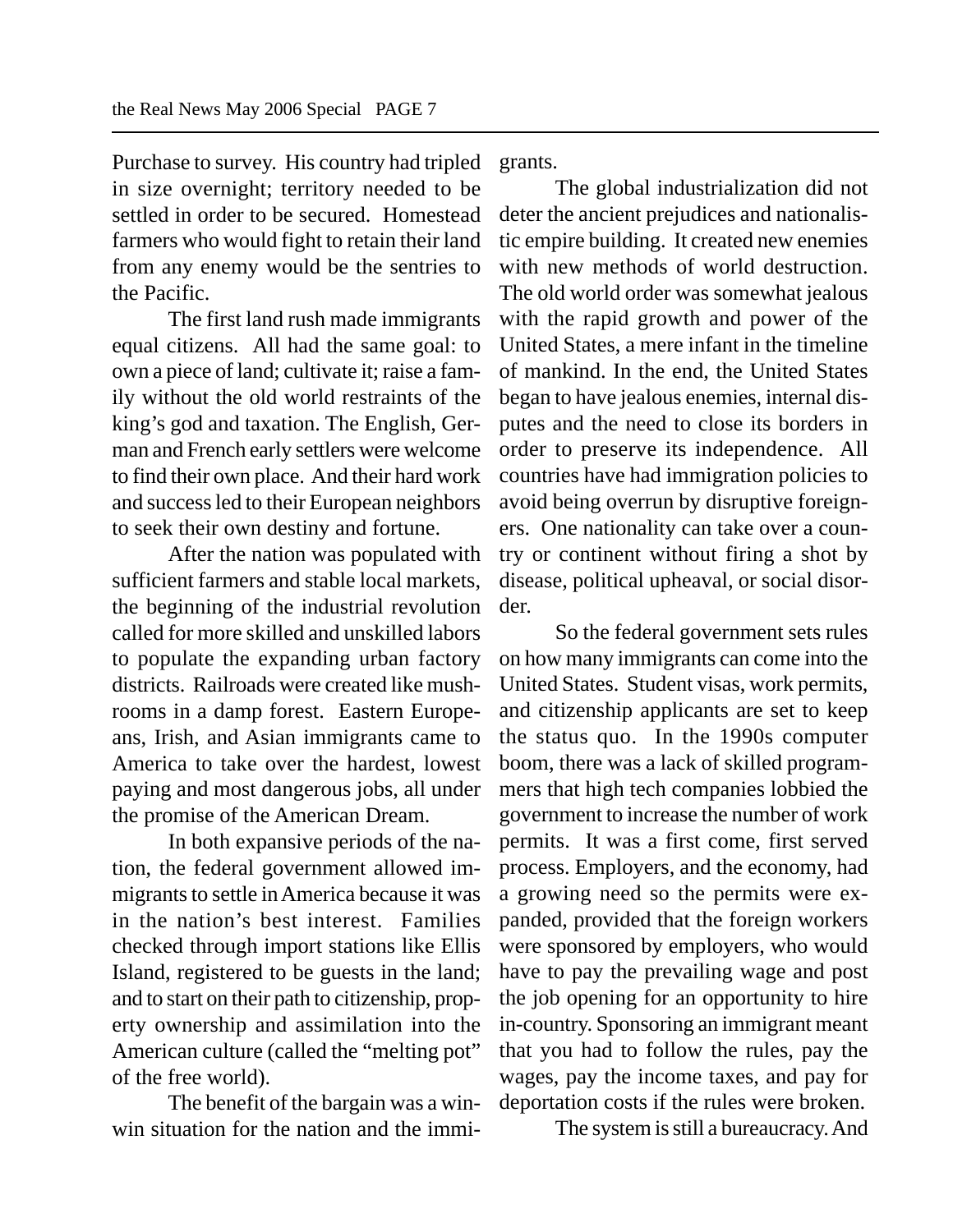people know how to beat the bureaucracy. Foreign students who graduate on a student visa never leave the country. They work without green cards (work permits). Employers hired temporary or transient labor to mow lawns, plant seeds, harvest crops, or build buildings. This underground economy is a cash based, off record books system of accountability. Undocumented workers do not pay income or employment taxes, but do take up social service capital in housing, police incidents, emergency room care. Employers use these workers to pay less wages, pay no benefits, and avoid taxes.

When the national economy is running on all cylinders, wages are increasing, and the middle class (the crux of the U.S. tax system) are happy, the underground economy is a non-factor in the minds of most people. It is like a fly at a picnic; a temporary annoyance.

But when the economy begins to soften; and middle class managers are out of work with no opportunity to be rehired quickly; sentiment on undocumented workers begins to change. American workers resent that their jobs have been lost, either to overseas outsourcing, or illegal workers taking their place.

None of this background is explained as the pictures of the thousands of protest marchers rolls across the television screen. It is not a complex situation. To American workers and legal immigrants, who are working hard and playing by the rules, these protest marches defy common sense. Illegal immigrants by definition are illegal. They have no rights to be in the country.

But the media analysts equate their struggles with the civil rights movement of the 1960s, and the historic contribution of other immigrants. But the civil rights movement dealt with black American citizens who asked for equality. The past legal immigrants were invited into the nation, stayed, and became citizens, too. The current immigrants are demanding rights which do not exist now, or in the past.

Amnesty rewards illegal behavior. It creates 10-12 million new aliens. It also displaces those waiting their legal turn to come to America to study or work. One major part of the immigration protest is the provision that would decriminalize the employers who illegally hire illegal workers. Currently, the harsh penalties fall on the employers who get large fines and penalties if caught; the illegal worker gets deported. Some Republicans want to lessen the burden on employers, but that too rewards illegal behavior. This is in direct contradiction to other Republicans who believe in the sovereignty of a nation's border security.

Many Democrats are yelling loud on behalf of the illegals. They claim that these illegal workers are the backbone of the economy; that the system would collapse without them. The stay home from work day did not collapse the economy. But there is a hidden agenda in the Democratic leadership. The underpinnings of the Clinton and Gore campaigns was the massive amount of suspect voters in California. Laws were passed where poll workers cannot ask for IDs or proof of citizenship. Open voting, using illegal aliens as voters, is clear